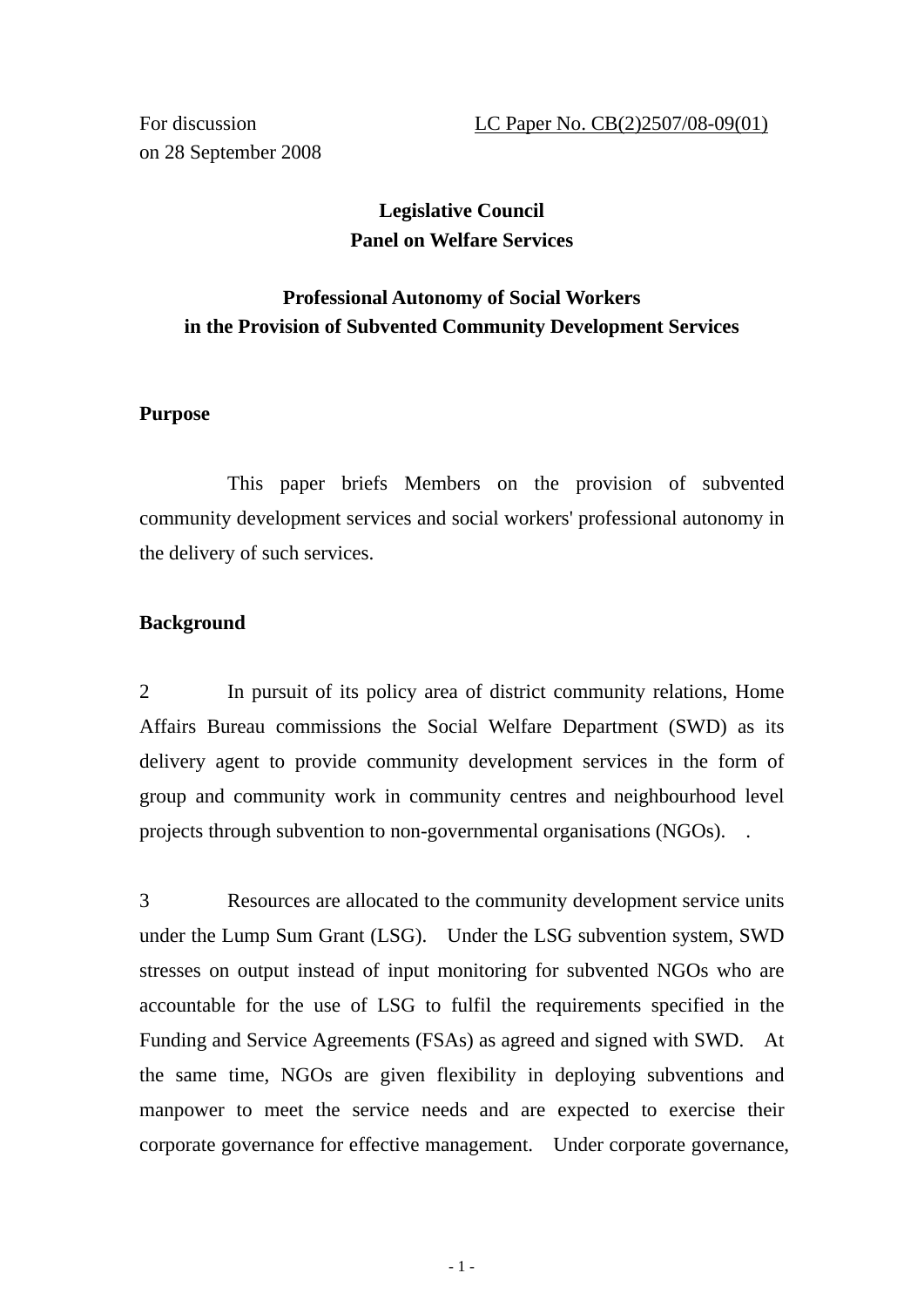the NGO Boards are responsible to set the mission and goals of the NGOs, ensure proper budgeting and use of public money, well manage their human resources, determine service delivery modes to ensure meeting the changing needs of the community.

4 Neighbourhood Level Community Development Projects (NLCDPs) are implemented by subvented NGOs in transient communities where the provision of community facilities and welfare services are inadequate or non-existent. The NLCDPs aim to address local service needs and foster a spirit of mutual help and a sense of belonging to the community among the residents.

5 The NLCDP service operators should ensure that NLCDP teams follow the performance standards as defined in the FSA. The FSA includes the agreed levels of different standards such as the total number of service delivery hours in a year; total number of community programmes and community groups attendance, residents' contact in a year and service quality standards.

6 As in the case of the provision of subvented social services in general, as long as NGOs comply with the requirements including the Essential Service Requirement specified in the FSA, (e.g. service units manned by registered social workers), they are allowed to deploy subventions and manpower in a flexible manner so that services to be delivered to the community can best meet changing community needs. Besides, the approach for service delivery is within the autonomy of the NGOs. While social workers have to be registered under the Social Workers Registration Ordinance (Cap. 505) including those of the NLCDPs', there is no stipulation by the Government as to how their work should be conducted, and the registered social workers have the professional autonomy in conducting their daily work. As a guide to the conduct of professional social workers, a Code of Practice for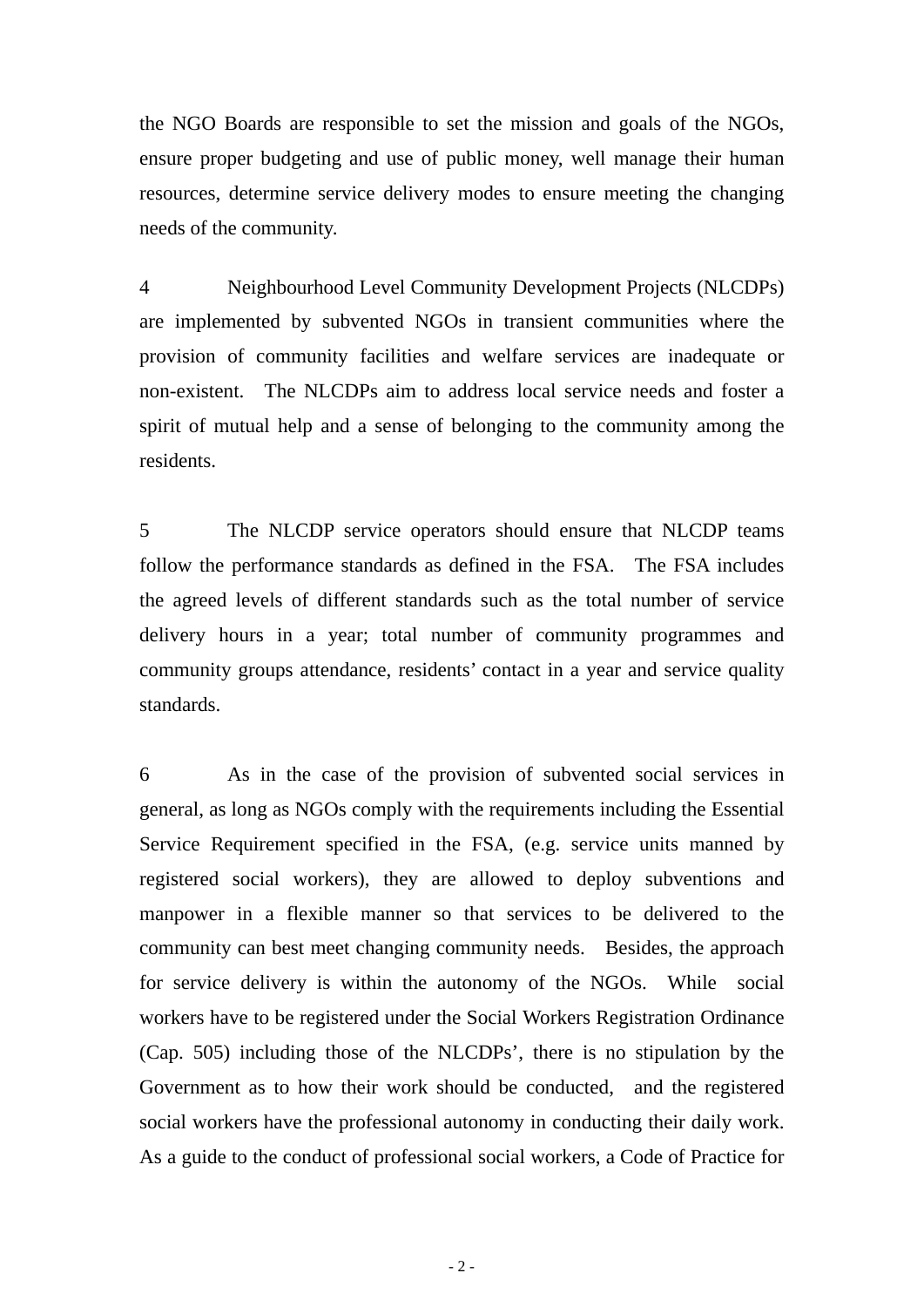Registered Social Workers was issued by Social Workers Registration Board for the observance of registered social workers (Annex).

**Home Affairs Bureau/Social Welfare Department September 2009**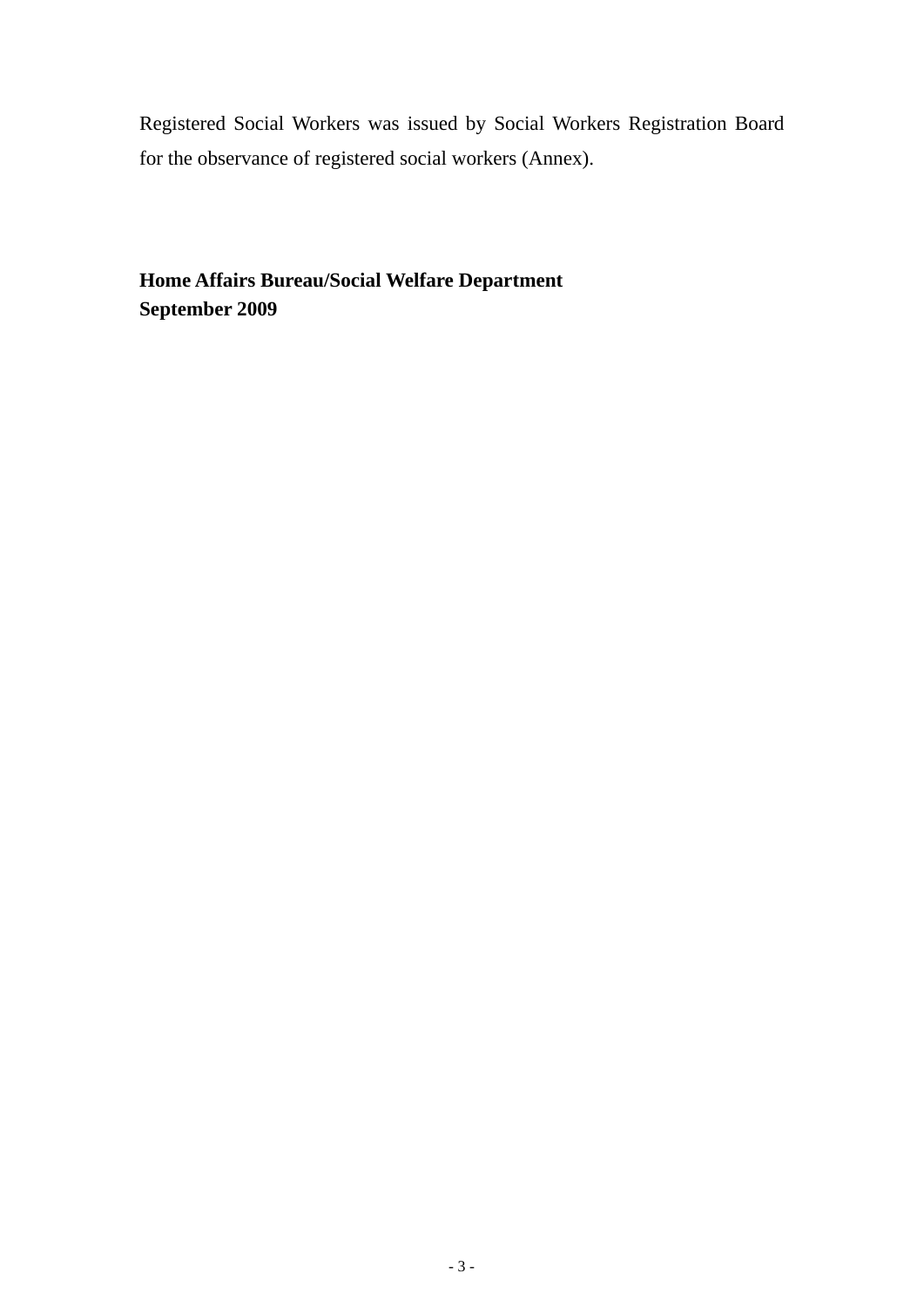## **Social Workers Registration Board**

# **Code of Practice for Registered Social Workers**

3 October 1998

#### Preamble

In accordance with Section 10 of the Social Workers Registration Ordinance (Chapter 505), the Social Workers Registration Board approves and issues this Code of Practice for the purpose of providing practical guidance in respect of the professional conduct of registered social workers (including ethical matters relating to such conduct).

The primary objective of the Code of Practice is for the protection of clients and other members of society. In order to enhance public trust and confidence in the social work profession, the issue of a code of practice is essential.

This document serves as a guide to the everyday conduct of a Registered Social Worker (social worker). In accordance with Section II of the Social Workers Registration Ordinance, this Code of Practice will be used as a basis for adjudication when the conduct of a social worker is alleged to violate the standards specified in this It represents standards of ethical behaviour for a social worker in document. professional relationships with clients, with colleagues, with agency, with profession, and with society as a whole. It is applied to all the individual conduct which is associated with an individual's status as a social worker.

Social workers are required to cooperate in the implementation of this code and abide by any disciplinary rulings based on it. Social workers should take adequate measures and action to prevent, discourage, correct, or expose the unethical conduct of colleagues. Social workers should take reasonable and appropriate measures to ensure all staff under their supervision and persons assisting them (including volunteers) to avoid violating the Code of Practice and harming the benefits of clients.

#### **Basic Values and Beliefs**

- (1) The social worker's primary mission is to help people in need and to strive to address social problems.
- (2) The social worker respects the unique value and dignity of every human being irrespective of one's family origin, ethnicity, nationality, sex, sexual orientation, age, family status, beliefs, political affiliation, mental and physical abilities, social and economic status or contribution to society.
- (3) The social worker believes that individuals have the potential to develop and, thus accepts a responsibility to encourage and facilitate the self-realization of individuals with due regard to the interest of others.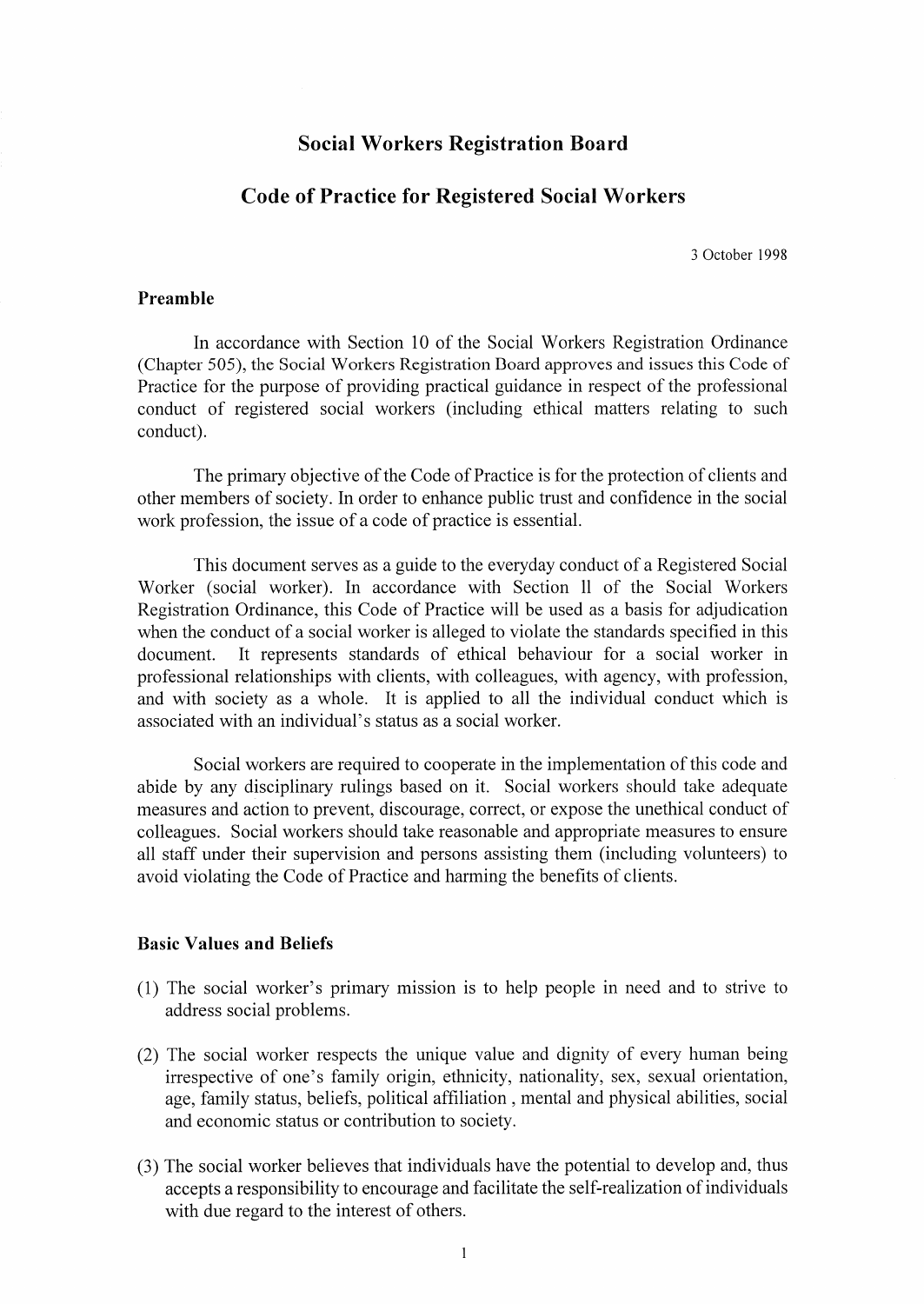- (4) The social worker accepts responsibility to advance social justice and to safeguard the cause of human rights.
- (5) The social worker believes that each society, regardless of its form, should provide maximum benefits to its members.
- (6) The social worker accepts responsibility to devote professional knowledge and skills to the betterment of individuals and society, with the aim to empower people to act on their own behalves as far as possible.
- (7) The social worker recognizes the central importance of human relationships and seeks to strengthen relationships among people in a purposeful effort to promote, maintain and enhance the well-being of individuals, families, social groups, organizations and communities for the prevention and relief of hardship and suffering.

# **Principles of Practice**

#### Related to Clients

- 1) The social worker has a primary responsibility to the clients.
- 2) The social worker acknowledges a responsibility to inform the clients of their rights and help them to obtain appropriate services. Clients should also be informed of, as far as possible, obligations and possible consequences associated with services provided to them.
- 3) The social worker should inform clients fully, as far as possible, about the limits of confidentiality in a given situation, and the purpose for which information is obtained, and how it may be used. In publication of case material, the social worker should make the necessary and responsible efforts to remove all identification information and to seek consent, as far as possible, from the client and the employing agency.
- 4) The social worker should not abuse the worker-client relationship in the pursuance of personal interests.
- 5) The social worker should not have sexual contact with client(s).
- 6) If and when fee for service is required, the social worker should ensure that the clients would not be denied timely services they need due to financial constraints.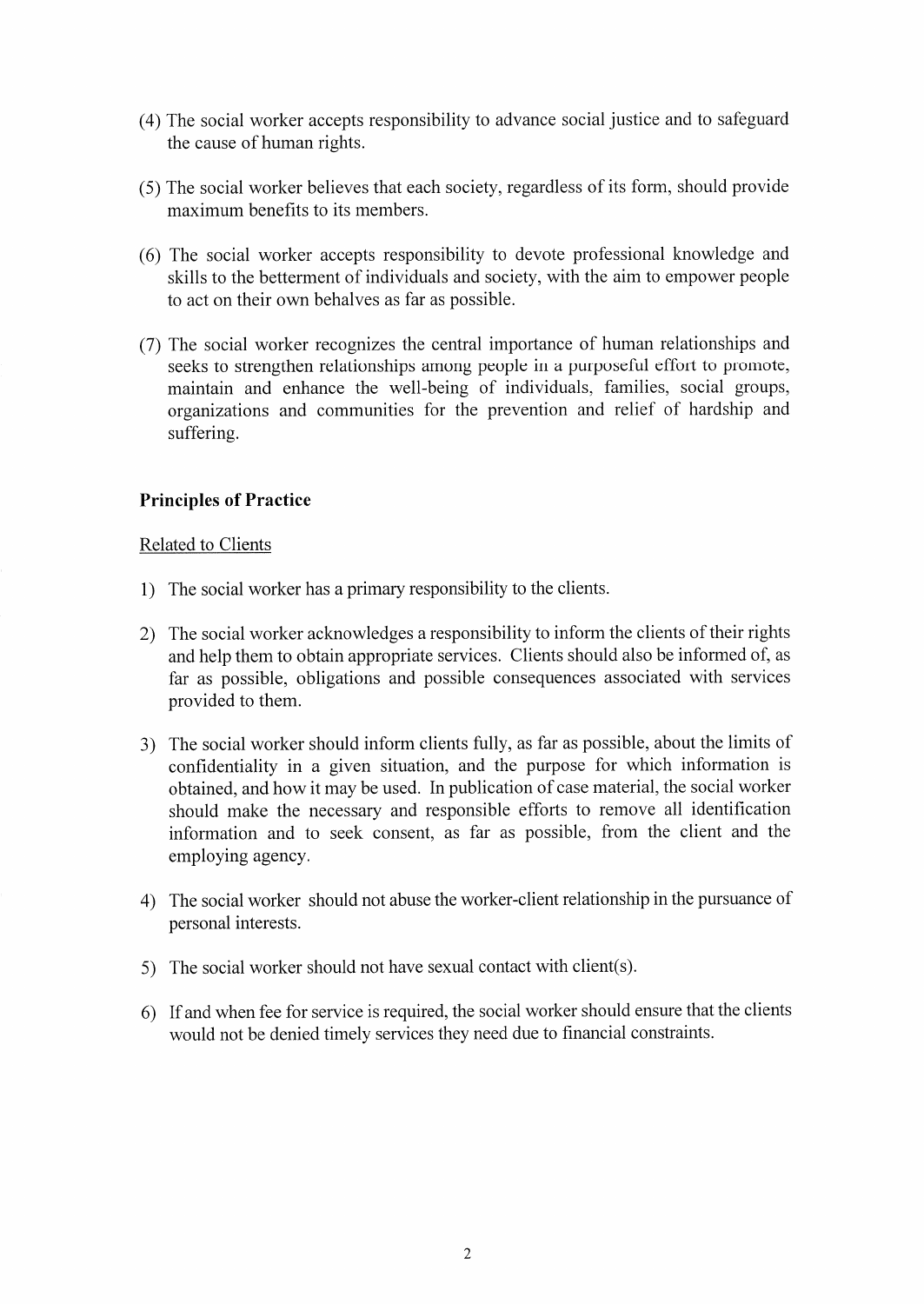# **Related to Colleagues**

- 1) The social worker should pay due respect to the differences of opinion and practice of other social workers, other professionals and volunteers. Any suggestion or criticism should be expressed and conflicts resolved in a responsible manner.
- 2) The social worker should co-operate as far as possible with other social workers to enhance service effectiveness.
- 3) The social worker should bring to the attention of appropriate bodies any violation of the Code of Practice that puts the interests of social work service recipients at risk, and should be ready to defend other social workers against unjust accusations.
- 4) The social worker respects the clients' right of choice and should not, with due respect to other agencies and colleagues, solicit the clients of other social workers.
- 5) For joint practice, confidential communication other than that related to the clients that are shared by other co-workers should not be conveyed to clients without the explicit permission from the authors of such communications.

#### Related to Agency

- 1) The social worker should be responsible to the employing agency for the efficient and effective performance of professional duties.
- 2) The social worker should act constructively and responsibly to influence and to improve policies, procedures, and practice of the employing agency in order to continuously improve the quality of service and to prevent the social worker from violating the Code of Practice when enforcing agency policy.
- 3) The social worker should make clear in any public statements or when undertaking public activities whether one is acting in a personal capacity or on behalf of a group or an organization.
- 4) The social worker should not use institutional affiliation to recruit clients for private practice without the consent of the institution.

# Related to Profession

- The social worker should maintain honesty, integrity and responsibility in  $1)$ professional practice.
- 2) The social worker should uphold the values and ethics, and advance the knowledge of the profession.
- 3) In criticizing the profession, the social worker should do so in a responsible and constructive manner.
- 4) The social worker should make no misrepresentation and/or false claim as to professional qualifications, nature of service, method of service or results to be achieved.